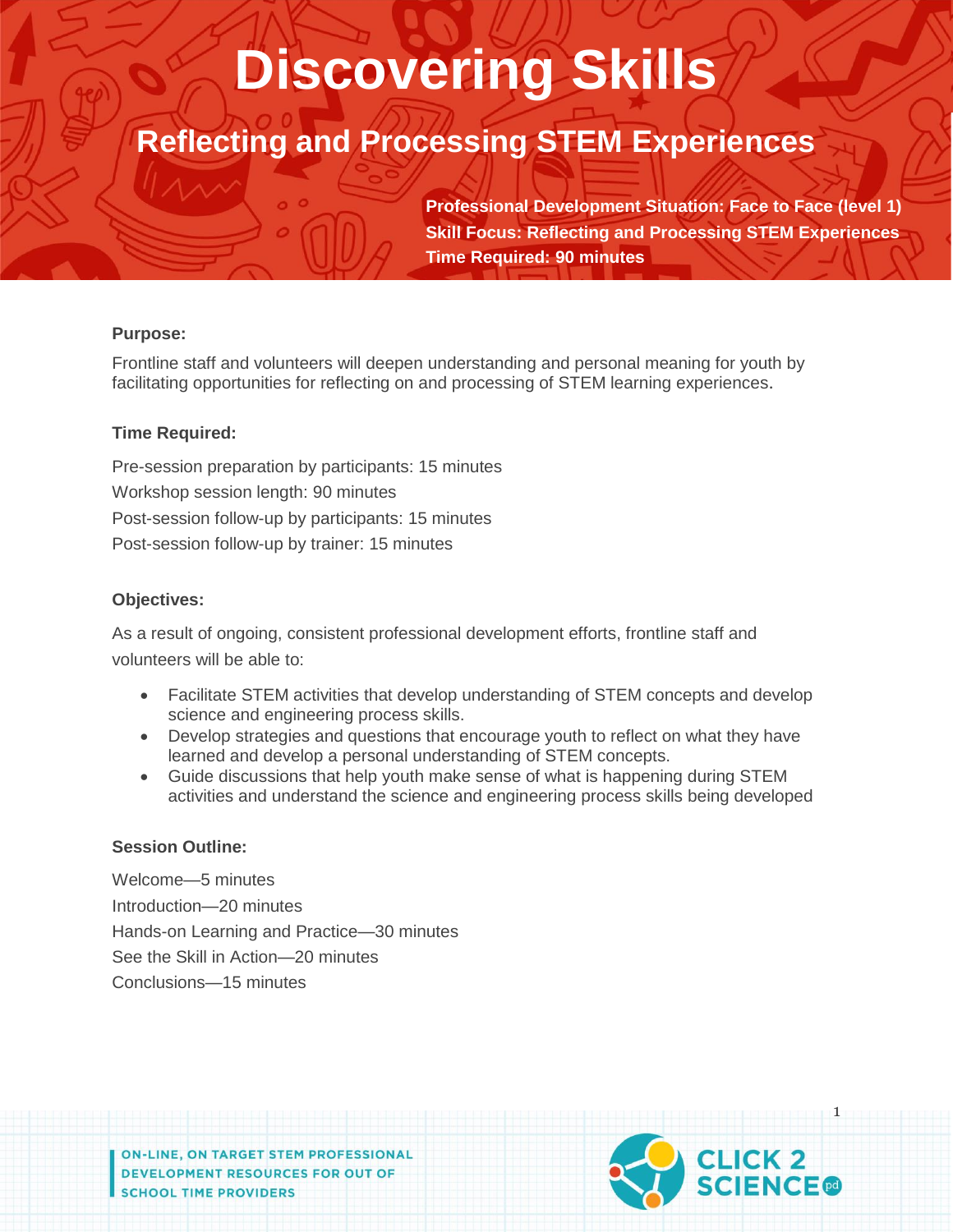#### **Materials & Supplies:**

*Trainer Supplies*—

- o Computer with Internet connection
- o LCD Projector
- o Post-It notes (1 per participant)
- o Flip Chart Paper (if it isn't self-adhesive, tape will be needed)
- o Markers (to be used with Flip Chart Paper)
- $\circ$  3-4 pieces of paper for each participant (for name tent, notes)
- o Video of Skill in Action (Paper Structures)
- o Training Resources:
	- o Training Resource A: Sample pre and post-workshop emails to participants
	- o Training Resource B: Reflecting and Processing STEM Self-Reflection **–**
	- o Training Resource C: Reflecting and Processing STEM Goal Setting & Action Plan Handout
	- o Training Resource D: Reflecting and Processing STEM Silhouette Activity
	- o Training Resource E: Reflecting and Processing STEM Optical Illusion Activity
	- o Training Resource F: Reflecting and Processing STEM Observation and Reflection Sheet
	- o Training Resource G: Reflecting and Processing STEM Learner Journal
	- o Training Resource H: Reflecting and Processing STEM Reflective Process
	- o Training Resource I: Reflecting and Processing STEM Background Information and Additional Research Articles for Trainers

*Participant Supplies*—

- o Reflecting and Processing STEM Self-Reflection (if it wasn't completed ahead of time— Training Resource B)
- o Reflecting and Processing STEM Goal Setting and Action Plan Handout (Training Resource C)
- o Reflecting and Processing STEM Optical Illusion Activity (Training Resource E)
- o Reflecting and Processing STEM Observation and Reflection Sheet (Training Resource F)
- o Reflecting and Processing STEM Learner Journal (Training Resource G)
- o Reflecting and Processing STEM Reflective Process (Training Resource H)

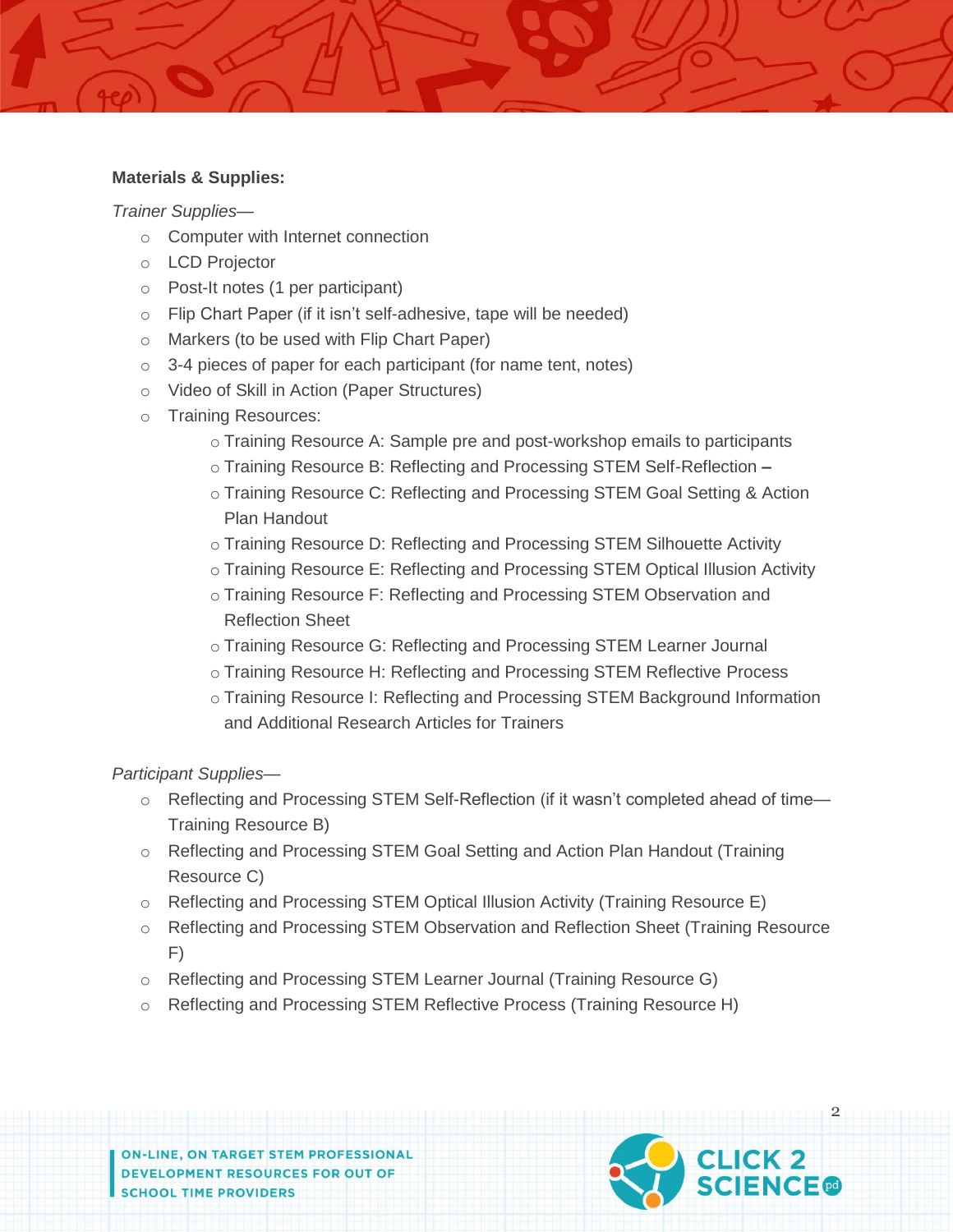#### **Before the Session**

- **Step One:** Read through this training guide to familiarize yourself with the content and allow time to personalize the activities to best suit your presentation style. Review all videos and informational materials (Trainer Resources A-I).
- **Step Two:** Prior to the training, send an email (Trainer Resource A) with the Reflecting and Processing STEM Self-Reflection attached (Trainer Resource B). Ask participants to fill it out ahead of time and bring it with them to the training

**Step Three:** Gather all materials needed for the training

- o Develop a list of possible questions participants might have during the training. Create potential responses to be explored through informal conversation.
- o Review any key terms or ideas that may be unclear.
- o Develop a list of personal examples or ideas to further explore each of the key objectives for the session.
- $\circ$  Develop a list of open-ended questions to ask during the session to support each of the objectives.

## Training Outline

## **Welcome/Context - 5 minutes**

| What I Say                                      | What I Do                                           |
|-------------------------------------------------|-----------------------------------------------------|
| Welcome. I'm happy to be here with you today.   | Greet participants as they arrive. Make sure        |
| The focus of our session will be on Reflecting  | everyone feels welcomed and comfortable in the      |
| and Processing STEM experiences.                | learning environment.                               |
| We will be working together to understand the   | Determine if there are any accommodations           |
| importance of reflecting and processing STEM    | necessary for participants (viewing video; hearing; |
| experience. We will identify "skills" necessary | $etc.$ ).                                           |
| to reflect alone, with others, and to help      | Ensure participants are aware of the locations of   |
| learners reflect and process STEM experiences.  | restrooms facilities, refreshments, etc.            |
| We will also share with one another strategies  | As people arrive, confirm they completed the        |
| we currently use to reflect on STEM experiences | Reflecting and Processing STEM Self-Reflection      |
| in our settings.                                | (Training Resource B). If they have not, distribute |

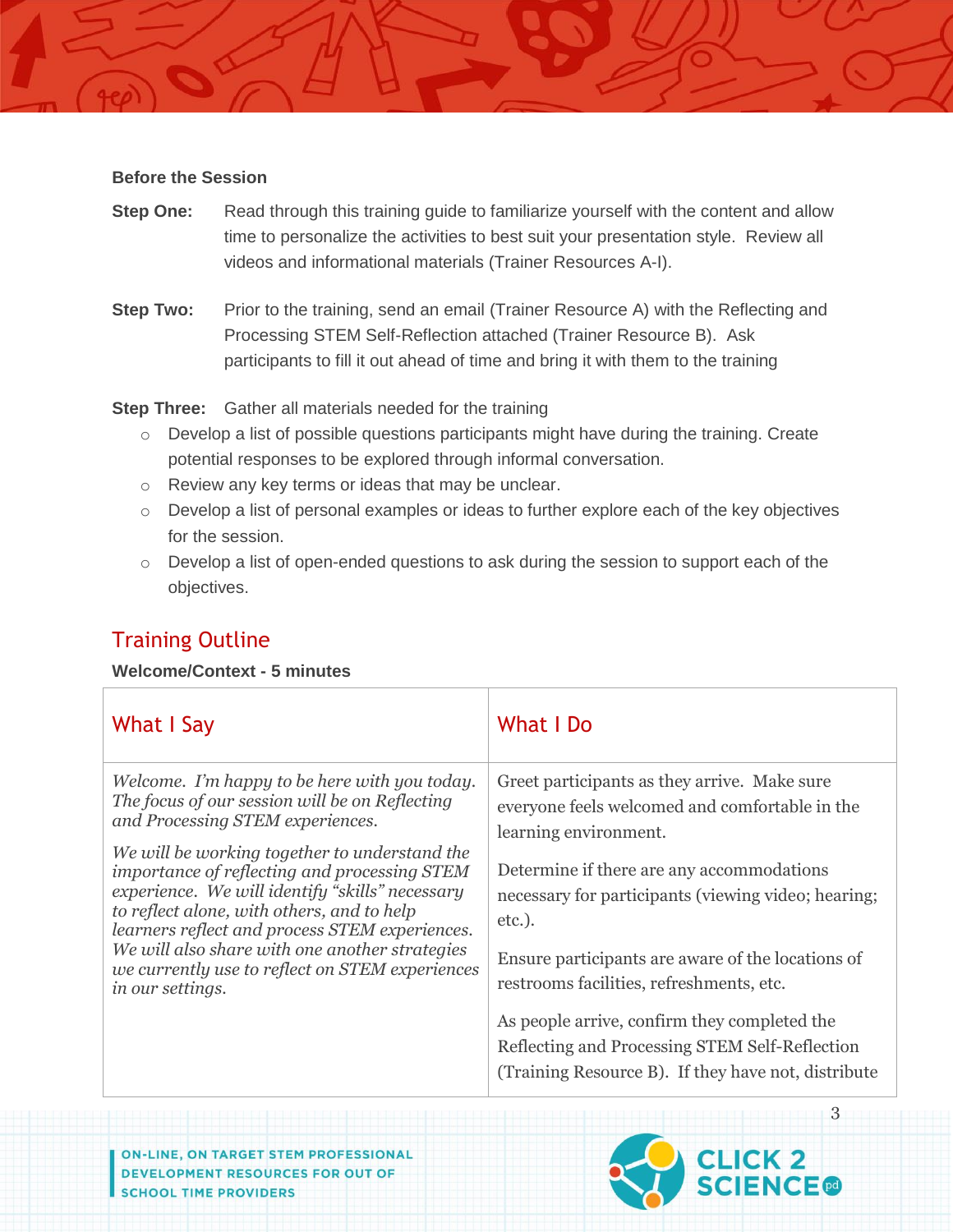

## **Introduction Activity - 20 minutes**

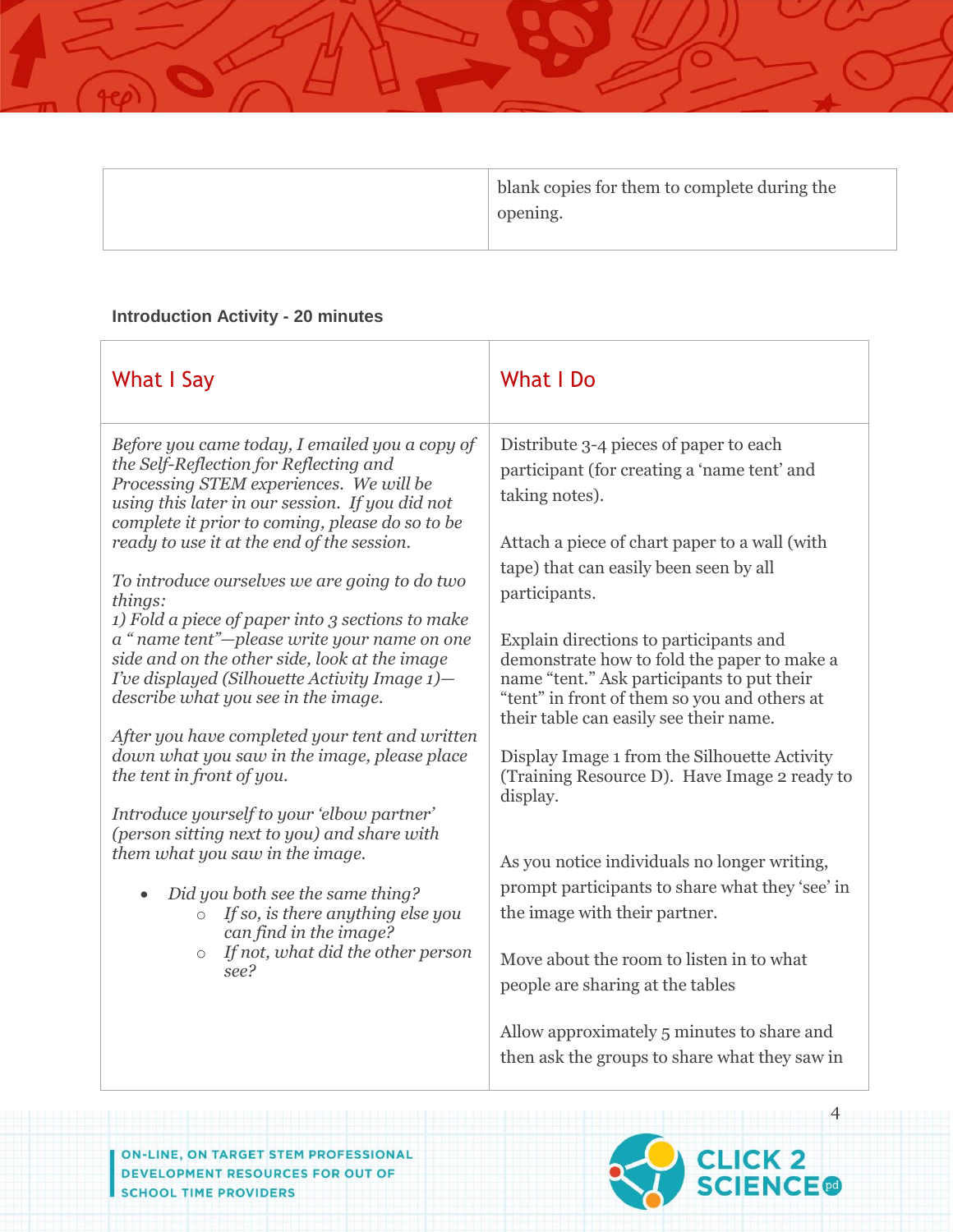*Purposes of Reflecting and Processing* An important aspect of reflecting and processing includes **listening** and understanding **other people's viewpoints**. Often times, we have a better picture or **deeper understanding** of a situation when we hear what other people saw and how they interpreted the information.

*Did you see any variations in the pictures? (Such as faces vs. vase)*

*Can I see a show of hands to see how many saw the faces? How about the vase?*

*(Reveal the 2nd image which gives more detail)*

*Did anyone write more or less information than what is shown in this 2nd image?*

*What does this activity show us about the importance of reflecting (sharing information) with others?*

*(*This activity is designed to show that each person's perspective can bring something of value to the discussion.)

*Next, we will do an activity. At the end, we will practice reflecting skills alone, with a partner and the whole group to demonstrate how this might be done with the learners.* 

*We will first explore with materials, take notes/sketches, and then do a 'reflective session.' As we do this, think about the amou*nt *of time, space and materials (journal, scratch* 

the image.

Use a marker to record what people saw on a piece of chart paper. Emphasize the bolded words as reasons and purposes for Reflecting and Processing STEM experiences.

After discussion of Image 1 slows, ask for a show of hands of how many saw the picture one way and then the other. Reveal Image 2, which gives the detail of both images together. Ask participants if the level of information they wrote down is more, less, or about the same as the level of information given in the second image. Typically, the amount will be less.

On the chart paper, write down people's responses to the question: *What does this activity show us about the importance of reflecting (sharing information) with others?*

Review the responses of the group and proceed with the information about the purpose of the activity and the reflective process, which is the focus of the training.

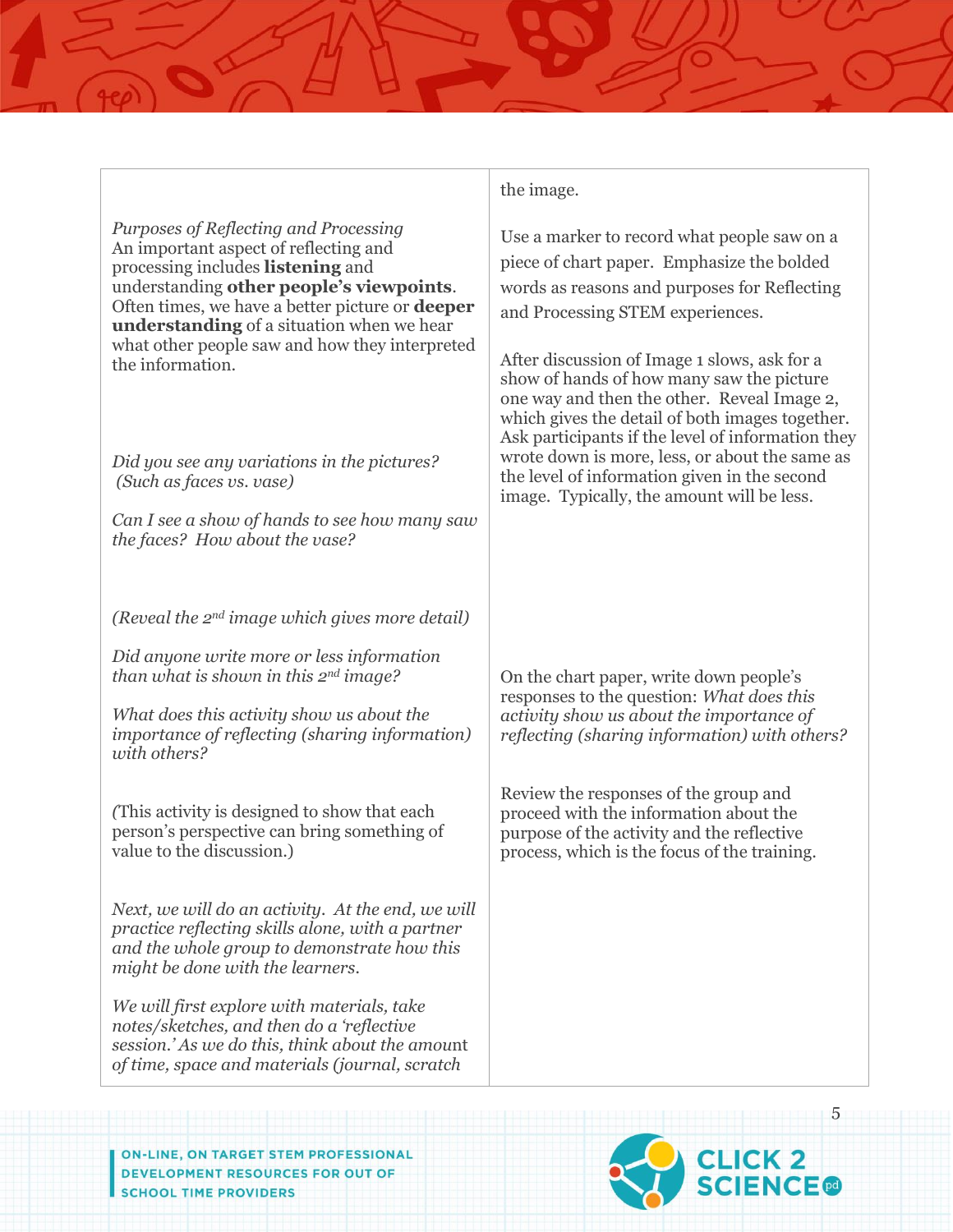| paper, etc.) used. Think about how you could<br>do something similar in your setting.                                                       |  |
|---------------------------------------------------------------------------------------------------------------------------------------------|--|
| Later, we will view a video of the Skill in Action<br>to better understand how Reflecting and<br>Processing looks in the classroom setting. |  |
| At any time, please ask questions as we move<br>through the various activities.                                                             |  |

## **Hands-On Learning and Skill Practice—30 minutes**

| What I Say                                                                                                                                                                                                                                                                                 | What I Do                                                                                                                                                                                                                                                                                                         |  |
|--------------------------------------------------------------------------------------------------------------------------------------------------------------------------------------------------------------------------------------------------------------------------------------------|-------------------------------------------------------------------------------------------------------------------------------------------------------------------------------------------------------------------------------------------------------------------------------------------------------------------|--|
| We are now going to practice the skill of<br>Reflecting and Processing STEM by simulating<br>an activity you might do with learners in your<br>setting.                                                                                                                                    | Participants take a few minutes to divide into<br>groups of 4 at the most. (More than 4 will<br>make it more difficult for each participant to<br>be engaged)                                                                                                                                                     |  |
| Please divide yourselves into groups of 4. Once<br>you are divided into groups, identify one<br>person to be the 'adult' and the other three to be<br>the children. It is not necessary to role play<br>parts; rather, the purpose is to gain an<br>understanding of what the adult can do | Distribute materials to each group for the<br><b>Optical Illusion Activity (Training Resource</b><br>E): 3 copies of the Child's Journal (Training<br>Resource G); one copy of the Observation and<br>Reflection Sheet (Training Resource F); and<br>one copy of the Reflective Process (Training<br>Resource H). |  |
| during an activity/experience and what                                                                                                                                                                                                                                                     | Ask participants to identify one person to be                                                                                                                                                                                                                                                                     |  |
| children can do to enable them to reflect                                                                                                                                                                                                                                                  | the adult for the simulation and the other                                                                                                                                                                                                                                                                        |  |
| and process information about materials                                                                                                                                                                                                                                                    | three to be the children in the simulation.                                                                                                                                                                                                                                                                       |  |
| and experiences.                                                                                                                                                                                                                                                                           | Again, emphasize the bolded words in the                                                                                                                                                                                                                                                                          |  |
| The 'facilitator' should use the<br>Observation/Reflection sheet to take notes<br>about what is happening and areas of learning                                                                                                                                                            | What I Say column as important pieces in<br>Reflecting and Processing about STEM<br>experiences.                                                                                                                                                                                                                  |  |

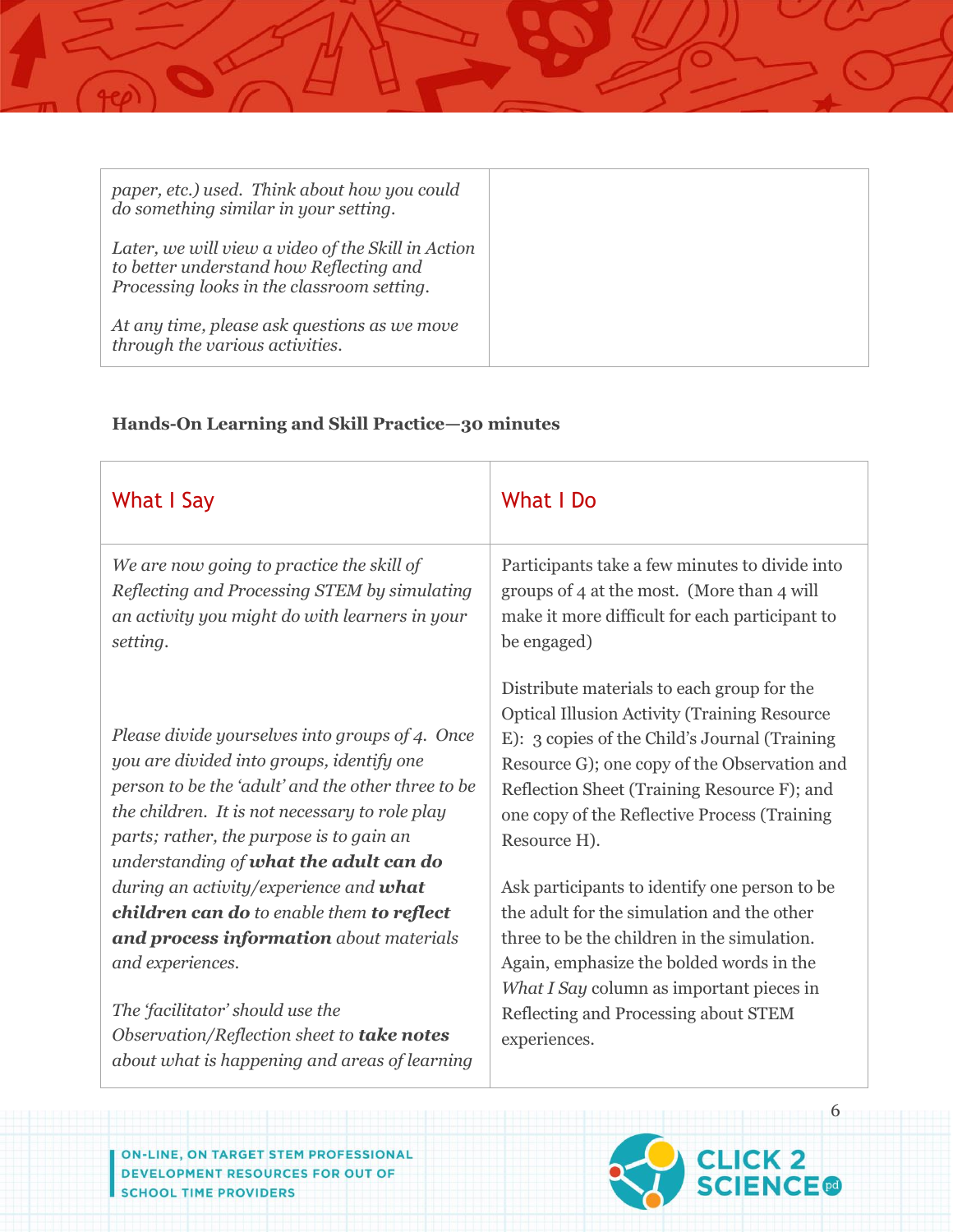*(STEM) taking place. The learners should use the Learner journal to take notes and sketches while exploring the materials.* 

*The 'learners' should first read through the instructions and make initial predictions to the question: "What do you think will happen when the funnel is filled with sand?" or another question the group finds interesting to explore with the materials provided. The important part is to have the group focused on the same question.*

*Once predictions are made, follow the directions on the Optical Illusion Activity. We will spend approximately 10 minutes exploring materials and then the 'facilitator' in the group should initiate the Reflective Process using the handout to guide the discussion*.

*I will be moving about, so please ask questions if they arise.*

*The steps we take during this process: question, predict, explore materials, make observations, questions, share information, etc. are all part of the scientific process. The more we practice and incorporate these steps into our routines with learner, the more natural they become to our interactions in our settings.*

Ask participants to read through the instructions and make their initial predictions to the question: What do you think will happen when the funnel is filled with sand?

(The question can be changed if group members would like to develop their own question to explore with the materials. The main purpose of having an initial question is to focus the attention of the group to an aspect of the experiment. This will allow the group to share similarities and differences—reflecting and processing what actually happened compared to what they thought would happen.)

The 'facilitator' should use the Observation/Reflection sheet to take notes as the 'learner' explores the materials. The 'learner' should use the Learner Journal as they explore with the materials.

Allow approximately 10 minutes to explore so the reflection and processing can begin. The bulk of time should be given to the reflection participation.

**The trainer should move about the groups to see how they are exploring with materials, looking to see that everyone is participating, and answer any questions from participants.**

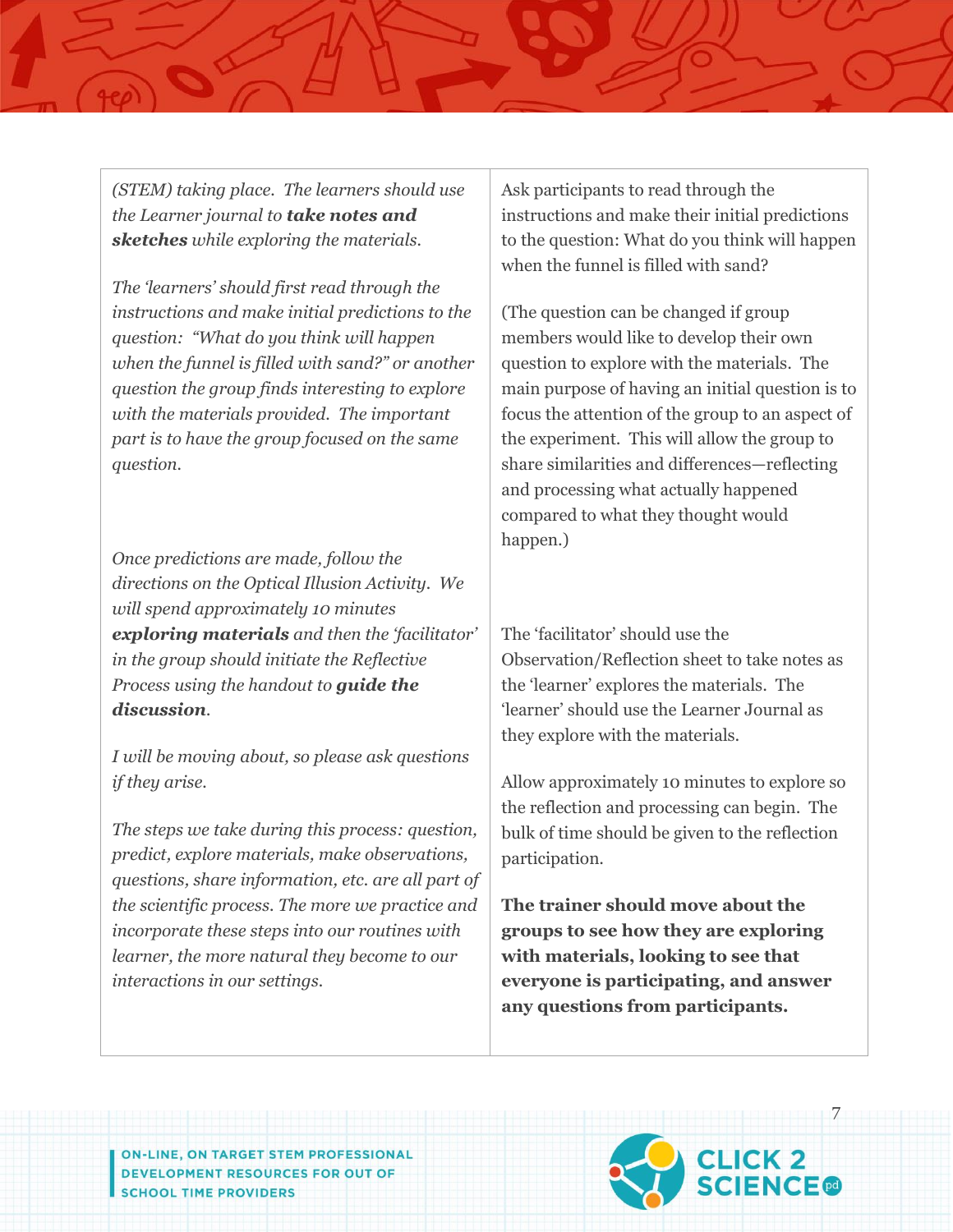| As groups have explored and filled out at least<br>some of the learner journal, ask the 'facilitator'<br>to facilitate a reflective 'session' using the                                                                        |
|--------------------------------------------------------------------------------------------------------------------------------------------------------------------------------------------------------------------------------|
| Reflective Process handout with the other 3                                                                                                                                                                                    |
| 'learner members' of the group.                                                                                                                                                                                                |
| Group members should take note of:<br>Differences in what they noticed<br>Similarities in what they noticed<br>Discuss how they could use a similar<br>process (handouts, time, space, etc.)<br>with learners in their setting |

## **See the Skill in Action - 20 minutes**

| What I Say                                                                                                                                                                                                                        | What I Do                                                 |
|-----------------------------------------------------------------------------------------------------------------------------------------------------------------------------------------------------------------------------------|-----------------------------------------------------------|
| Now that you have experienced what a                                                                                                                                                                                              | Begin the video:                                          |
| reflection 'session' might feel like after an                                                                                                                                                                                     | http://www.click2sciencepd.org/creating-                  |
| activity/experience, let's see what it looks like                                                                                                                                                                                 | opportunities-youth-reflect;                              |
| with actual learners in a real setting during<br>an activity. For a more in-depth training on<br>how to support the reflective process during<br>an activity, consider completing the level 2                                     | Watch for signs of questions or interest by the<br>group. |
| training.                                                                                                                                                                                                                         | Pause the video, if needed.                               |
| In the video you will see a facilitator<br>facilitating a hands-on experience with<br>learners using newspaper to build a structure<br>and then testing the strength of the structure<br>with various materials. As you watch the | Repeat the video, if requested.                           |

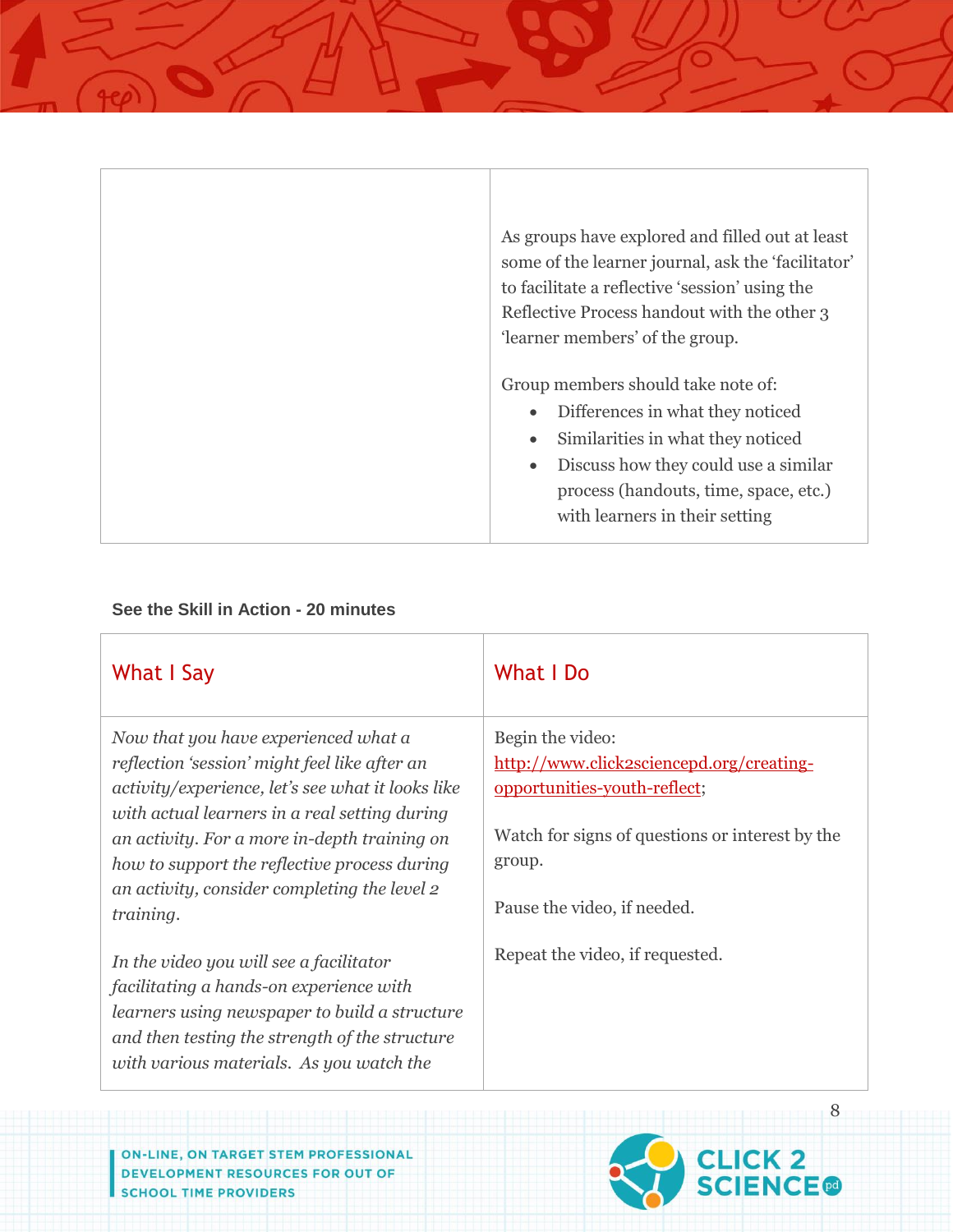| video take note of:                                                                                                                                                                                                                                                                                 |                                                                                                                                                                                                                                 |
|-----------------------------------------------------------------------------------------------------------------------------------------------------------------------------------------------------------------------------------------------------------------------------------------------------|---------------------------------------------------------------------------------------------------------------------------------------------------------------------------------------------------------------------------------|
| What the facilitator says/does<br>$\bullet$<br>What the learners say/do<br>The space used<br>Could you see something like this<br>happening in your setting?                                                                                                                                        |                                                                                                                                                                                                                                 |
| What stood out to you the most?<br>How did the learners react to the questions?<br>How did the facilitator support learners'<br>theories about the structure?<br>How did the learners react to being able to test<br>their ideas?<br>How did the learners build on one another's<br><i>ideas?</i>   | After the video, ask the prompter questions to<br>gain a deeper understanding of what was<br>happening in the video. You may record the<br>responses on a piece of Chart paper or just have<br>a conversation as a whole group. |
| When we hear and see our own reactions to<br>STEM learning, we want to offer many<br>opportunities for learners to reflect with one<br>another to process their understandings. It is<br>also good for us, as facilitators, to reflect and<br>process alone and with others in a similar<br>manner. |                                                                                                                                                                                                                                 |

**Closure: 15 minutes**

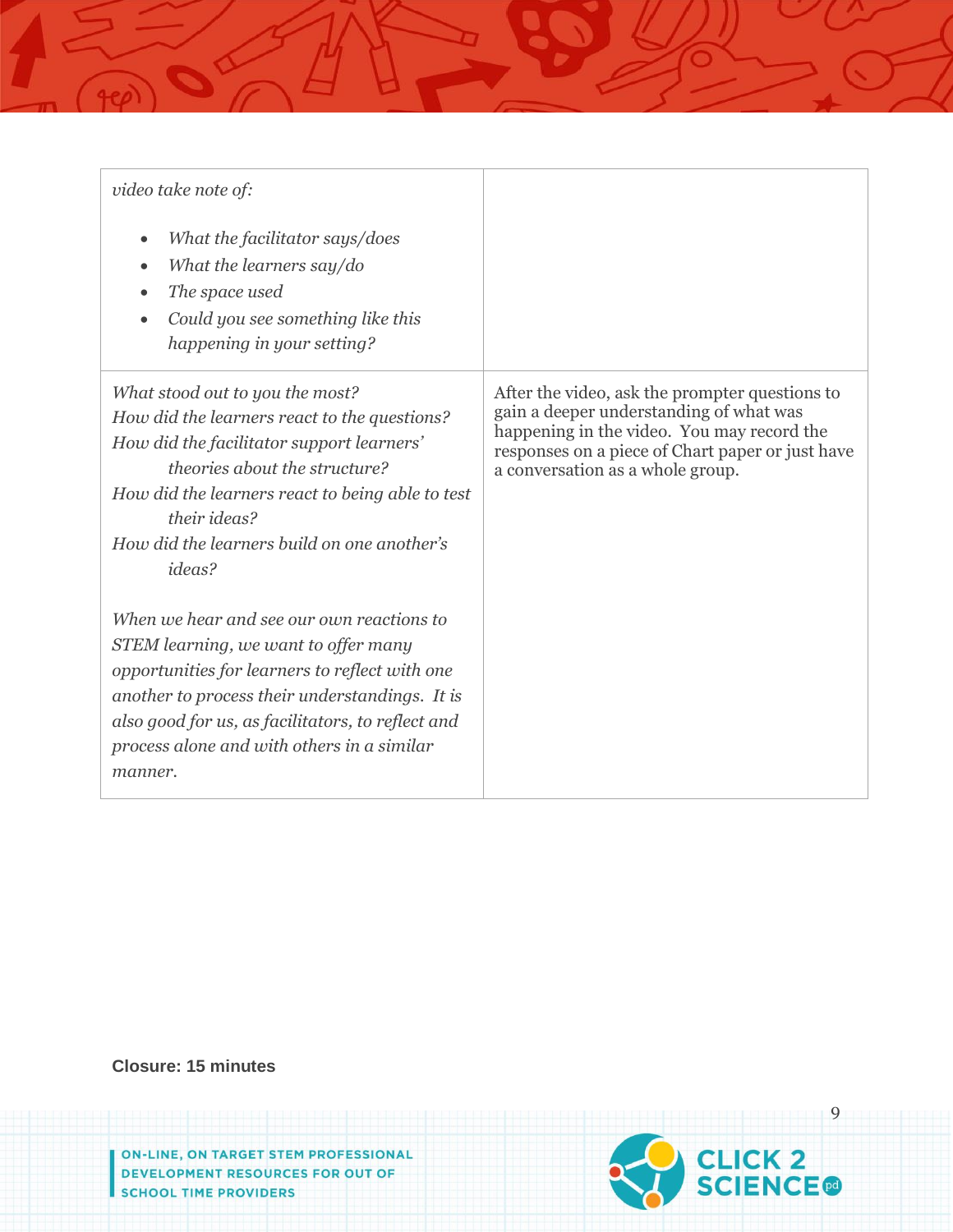| What I Say                                                                                                                                                                                                                                                                                             | What I Do                                                                                                                                                                              |  |
|--------------------------------------------------------------------------------------------------------------------------------------------------------------------------------------------------------------------------------------------------------------------------------------------------------|----------------------------------------------------------------------------------------------------------------------------------------------------------------------------------------|--|
| Now let's use those skills of reflecting alone,<br>with a partner and the whole group to<br>demonstrate how this might be done in the                                                                                                                                                                  | Distribute post-it notes to each participant.                                                                                                                                          |  |
| classroom with learners. To conclude our time<br>together today, we will do two things: 1) On the<br>Post-it note, please write down 1 strategy you<br>currently use (or think you could) to Reflect and<br>Process STEM experiences in your setting.<br>Share this with your elbow partner. 2) Review | Distribute Reflecting and Processing STEM<br>Goal Setting and Action Plan (Trainer<br>Resource C) to each participant.                                                                 |  |
| your Reflecting and Processing STEM Self-<br>Reflection                                                                                                                                                                                                                                                | Move about the group to help those who<br>might be having difficulty developing goals.                                                                                                 |  |
| For any items you circled a 1, 2, or 3, consider<br>developing 1-3 SMART (specific, measurable,<br>achievable, relevant, and timely) goals to focus<br>on throughout the next few weeks. Use the<br>Reflecting and Processing STEM Goal Setting                                                        | Review the Reflecting and Processing Self-<br>Reflection (Trainer Resource B) to help<br>identify 1, 2, or 3s on the reflection.                                                       |  |
| and Action Plan to record your goals.                                                                                                                                                                                                                                                                  | For further Coaching – If someone is having                                                                                                                                            |  |
| Consider beginning to journal about your<br>experiences in your setting to give yourself time<br>to reflect alone.                                                                                                                                                                                     | difficulty developing goals, there are multiple<br>Coaching resources, designed for one-on-one<br>time with staff, available on the Click2Science<br>website in this skill and others. |  |
| Consider meeting with a co-worker, supervisor,<br>or friend to review your action plan and<br>progress you have made. If you want or need<br>additional coaching, we can set something up to                                                                                                           | If time permits, share these goals at the table<br>and as a whole group.                                                                                                               |  |
| work on together.<br>Are there any questions regarding our time<br>today?                                                                                                                                                                                                                              | Collect Post-it notes as participants leave.                                                                                                                                           |  |
| Thank you for your time today.                                                                                                                                                                                                                                                                         |                                                                                                                                                                                        |  |

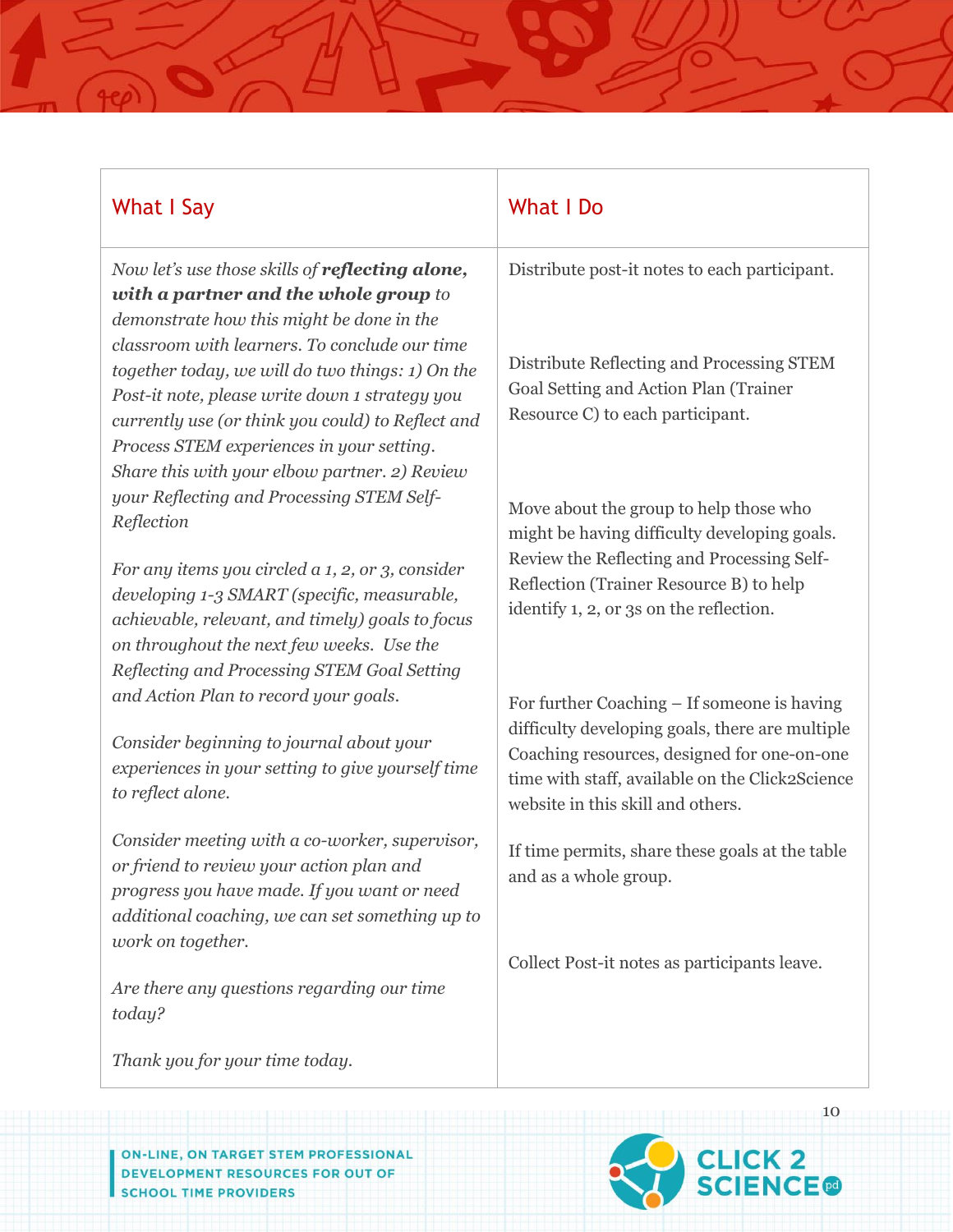#### **After the Session:**

- **Step One: Collect post-it notes from the training and compile a list of Reflecting and Processing STEM strategies participants wrote down.**
- **Step Two: Within 2-3 weeks of the training, use the post-email sample (Trainer Resource A) to send an email to all participants. Attach to the email the list of strategies used to Reflect and Process STEM (from the training) as a resource of ideas for participants**

## Training Resource A

**Reflecting and Processing STEM Pre and Post-session Sample Emails**

#### *Pre-session Email* **to Participants (Sample)**

**Send 10-14 days prior to the session**

The next professional development opportunity to enhance our STEM skills will be on DATE at TIME at LOCATION. Our focus for this session will be "Reflecting and Processing STEM Experiences."

Please complete the following to prepare for the session:

- Fill out the Reflecting and Processing STEM Self-Reflection attached to this email. This sheet will take 5-10 minutes to complete.
- Bring it with you to the training session.

I am happy to answer any questions you have and look forward to seeing you at the workshop. I can be reached at CONTACT INFO.

## *Post-session Email* **to Participants (Sample)**

**Send 10-14 days after the session**

Thank you for your participation in the recent "Reflecting and Processing STEM Experiences" session. I hope you found some value in the information explored and have implemented one or more of the goals you developed in the session. I am including a list of strategies participants

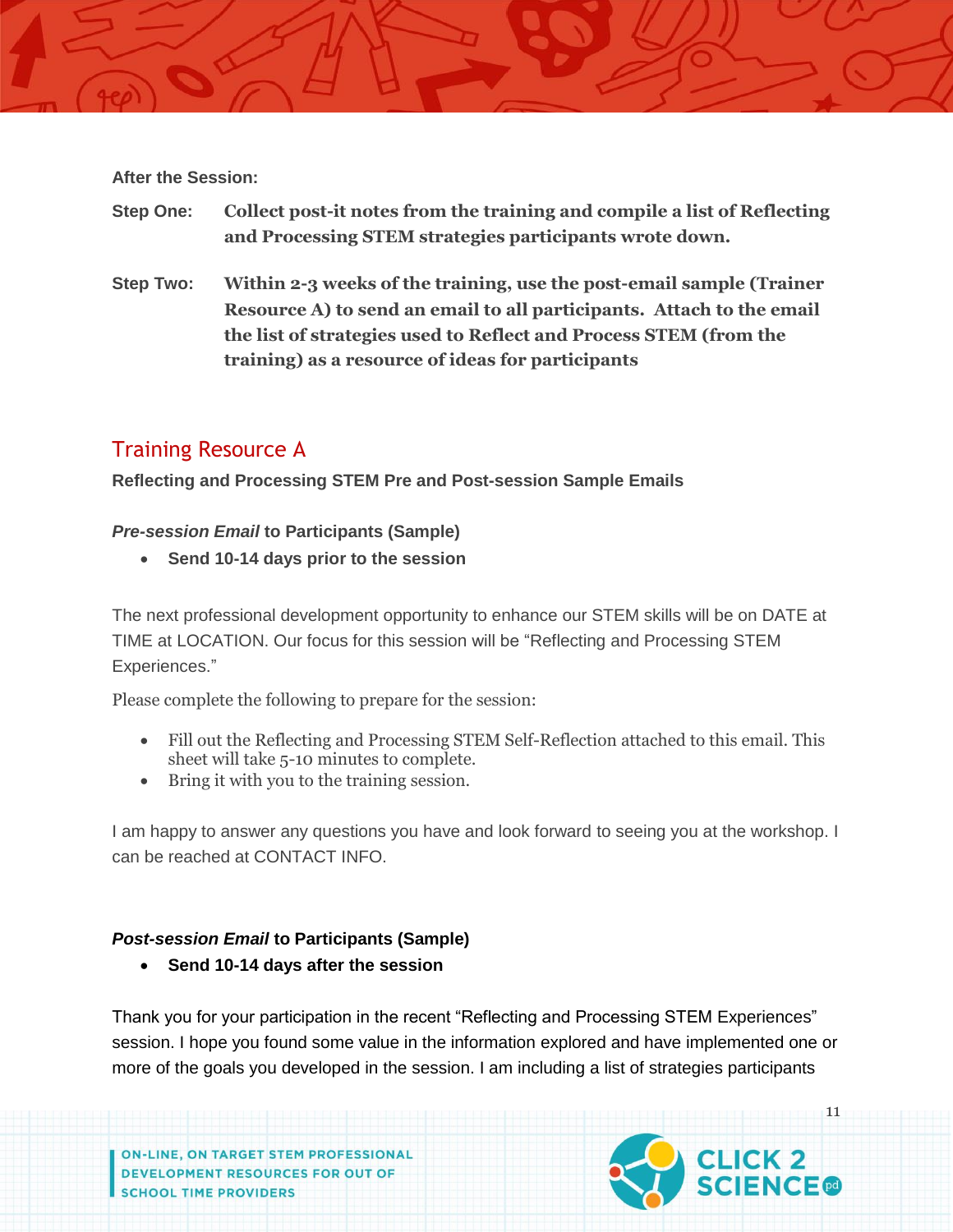from the training identified as things they use or could use to add reflecting and processing STEM time in their settings. I hope it can be used as a resource to consider different ways to incorporate reflection in your setting. I am also including a goal setting handout to be used as part of your goal implementation. Consider meeting with a co-worker, supervisor, or friend to share the goals you are working on. Please find the attached "List of strategies for Reflecting and Processing STEM" that you and your colleagues developed during the training. It might be helpful to review the "Reflecting and Processing STEM Goal Setting and Action Plan" distributed during the training. Please let me know if you need additional copies.

I look forward to continuing our learning at the next session on SKILL/FOCUS on DATE at TIME at LOCATION. Please don't hesitate to ask if you have any questions. I can be reached at CONTACT INFO.

# **Want to Earn Credit?**

Frontline Staff can earn credit in a variety of training modules online. Go to: http://extension.psu.edu/youth/betterkidcare/school-age- practitioners/click2science

ON-LINE, ON TARGET STEM PROFESSIONAL **DEVELOPMENT RESOURCES FOR OUT OF SCHOOL TIME PROVIDERS** 

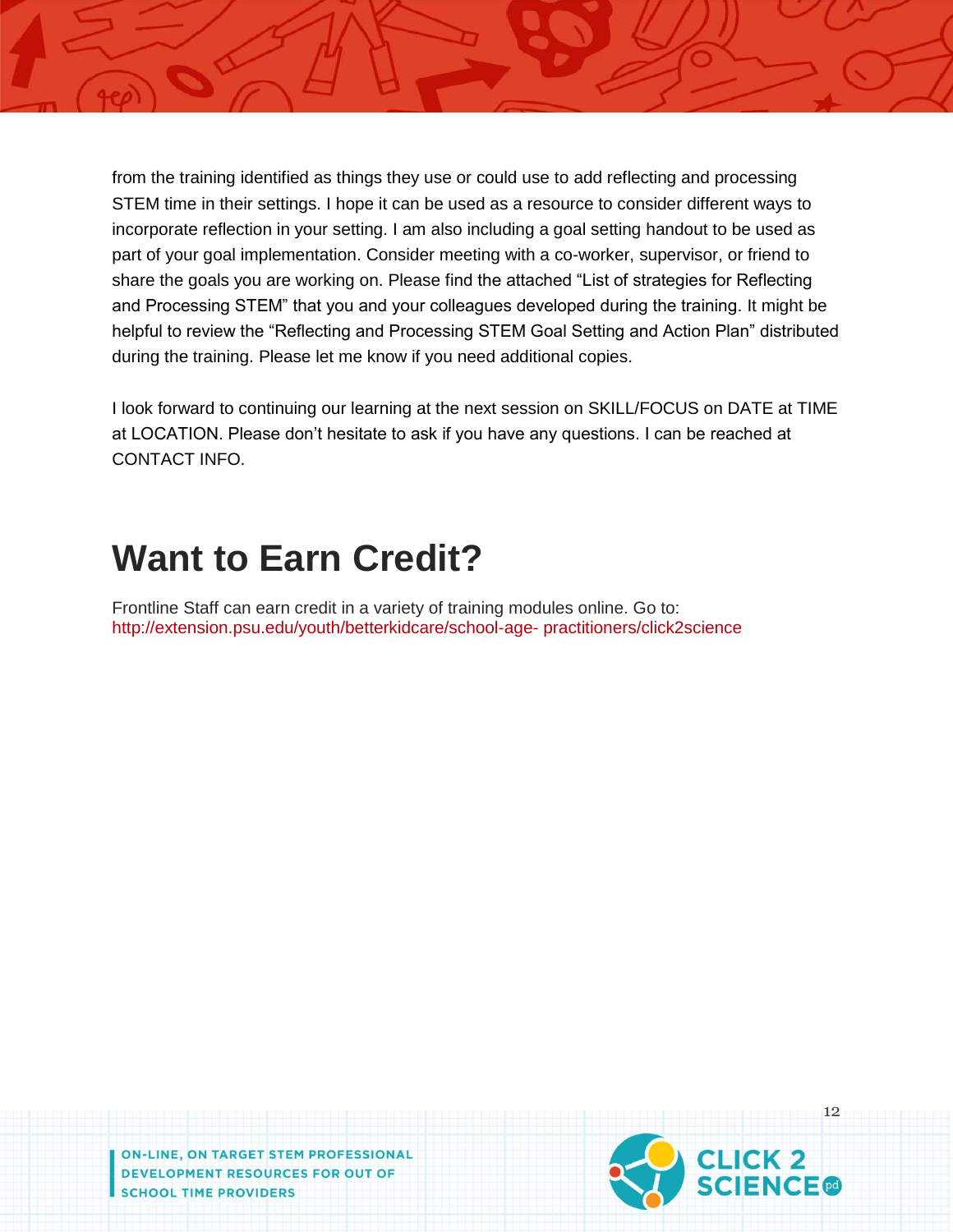## Training Resource B

#### **Reflecting and Processing STEM Self-Reflection**

Consider each of the statements below. Circle the number that best describes you. There are no right or wrong/good or bad responses.

1=almost never true 2=usually not true 3=sometimes true 4=usually true 5=almost always true

| 1 | 2              | 3 | 4 | 5 | I reflect on science and its processes                                                                                    |
|---|----------------|---|---|---|---------------------------------------------------------------------------------------------------------------------------|
| 1 | 2              | 3 | 4 | 5 | I help learner reflect on science and its processes to continue the<br>work of a project or idea                          |
| 1 | 2              | 3 | 4 | 5 | I help learner make meaning of their experiences to give them<br>personal significance                                    |
| 1 | 2              | 3 | 4 | 5 | I help learner gain purpose and deeper understandings about what<br>they are doing by adding complexity to the experience |
| 1 | 2              | 3 | 4 | 5 | I ask guiding questions to help learner make sense of and process<br>what is happening during explorations                |
| 1 | 2              | 3 | 4 | 5 | I encourage learner to reflect on what they have learned at the end<br>of each activity                                   |
| 1 | 2              | 3 | 4 | 5 | I ask questions of myself; other colleagues; learner (about our<br>experiences together)                                  |
| 1 | 2              | 3 | 4 | 5 | I offer meeting groups with learner to encourage them to think<br>forward                                                 |
| 1 | $\overline{2}$ | 3 | 4 | 5 | I provide time for individual as well as group reflection                                                                 |
| 1 | $\overline{2}$ | 3 | 4 | 5 | I ask questions beyond the activity they did (helping to make<br>connections to other experiences)                        |
| 1 | $\overline{2}$ | 3 | 4 | 5 | I offer ideas to learner about how to write about their STEM learning<br>experiences                                      |
| 1 | $\overline{2}$ | 3 | 4 | 5 | I help learner build upon knowledge in meaningful and relatable<br>ways                                                   |
| 1 | $\overline{2}$ | 3 | 4 | 5 | I guide students through group reflection and or advisory panels                                                          |

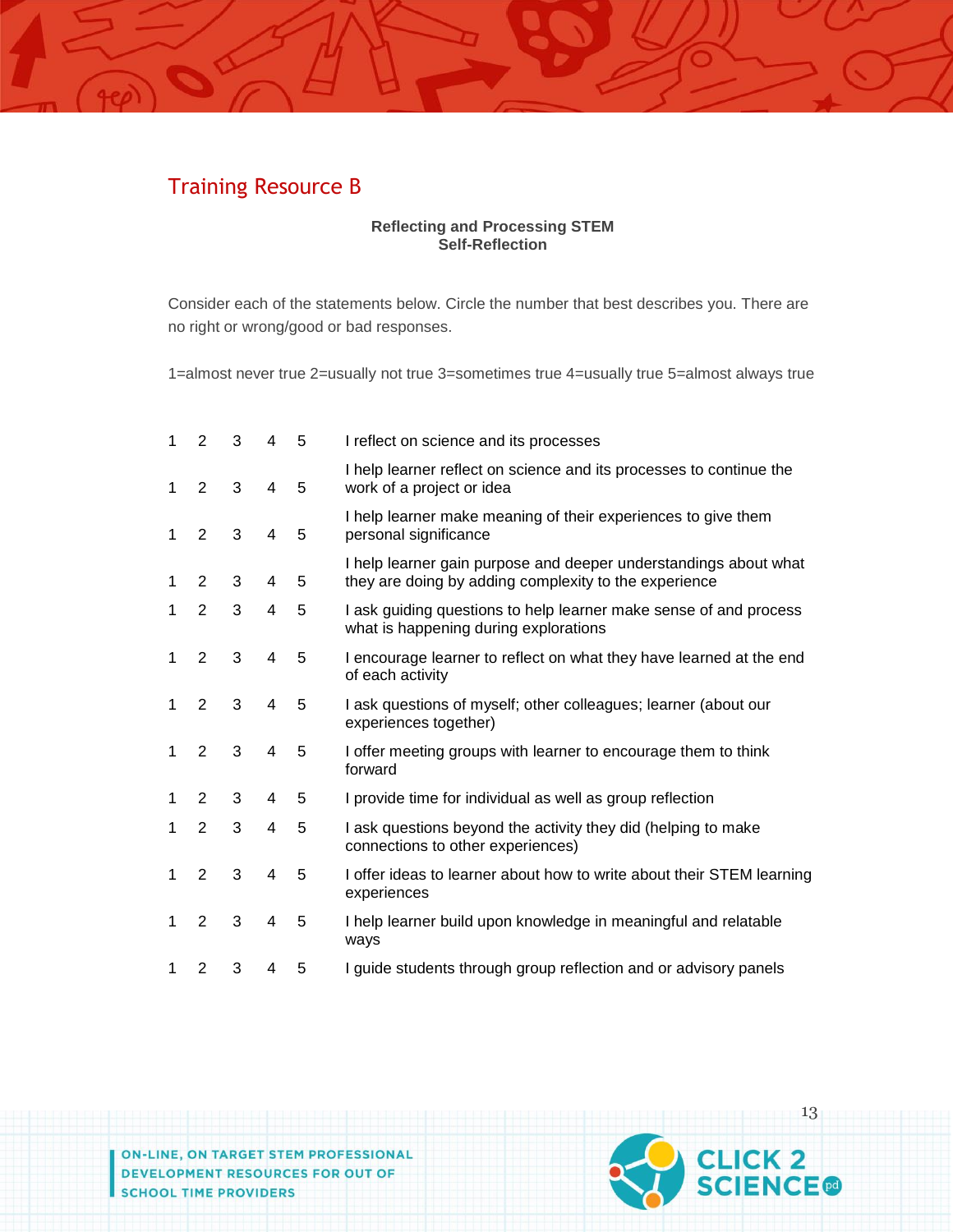## Training Resource C

Reflecting and Processing STEM Goal Setting and Action Plan

#### Reflecting and Processing STEM Learning requires:

*Time*—for learner to reflect alone, with partners, in whole groups, with facilitators; to process what they have learned and develop deeper understanding; to make connections with relatable content; for facilitators to reflect alone and with other facilitators

*Space*—enough space to collaborate with others

*Materials*— to organize thoughts; to discover next steps in project work; to write about experiences

*Questions*—open-ended questions and statements that require learner to consider other options and to push thinking to a next level

*Think of ways you can offer Time, Space, Materials, and Questions to help learner Reflect and Process STEM in your setting.*

*Develop a 1-2 goals to focus on within the areas of Reflecting and Processing STEM.*

#### **Time:**

| 1. |                                    |  |
|----|------------------------------------|--|
|    |                                    |  |
|    | <b>Space:</b>                      |  |
|    |                                    |  |
|    |                                    |  |
|    | <b>Materials:</b>                  |  |
|    | 1. I want to focus on              |  |
|    |                                    |  |
|    | <b>Questions:</b>                  |  |
|    | 2 questions/statements I will use: |  |
|    |                                    |  |
|    |                                    |  |
|    | $2.$ $\overline{\phantom{a}}$      |  |
|    |                                    |  |
|    |                                    |  |
|    |                                    |  |
|    |                                    |  |
|    |                                    |  |

ON TARGET STEM PROFESSIONAL DEVELOPMENT RESOURCES FOR OUT OF **SCHOOL TIME PROVIDERS** 

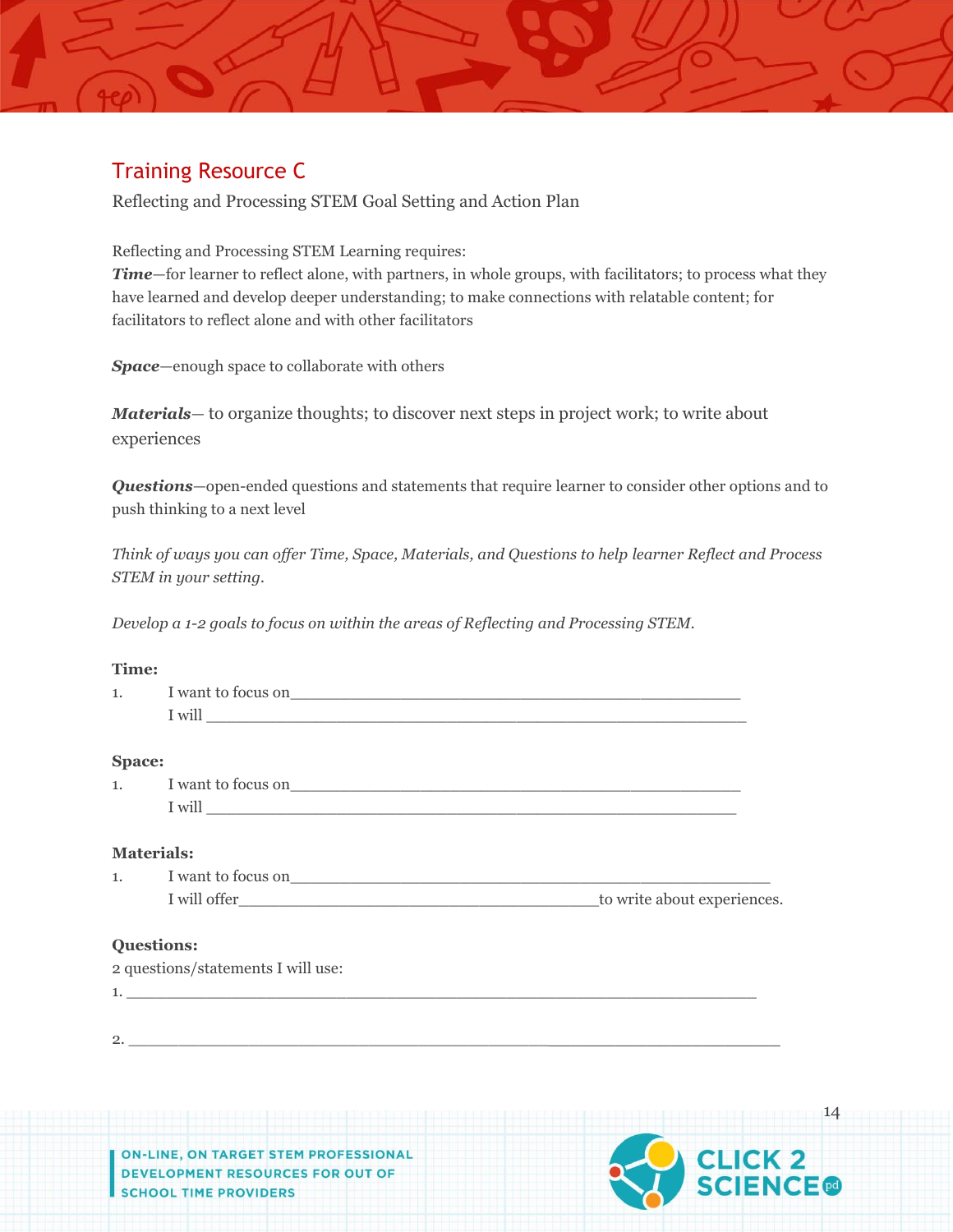## Training Resource D

Reflecting and Processing Silhouette Activity *(copy/paste Images 1 and 2 into a PowerPoint to project them)* IMAGE 1



ON-LINE, ON TARGET STEM PROFESSIONAL **DEVELOPMENT RESOURCES FOR OUT OF SCHOOL TIME PROVIDERS** 

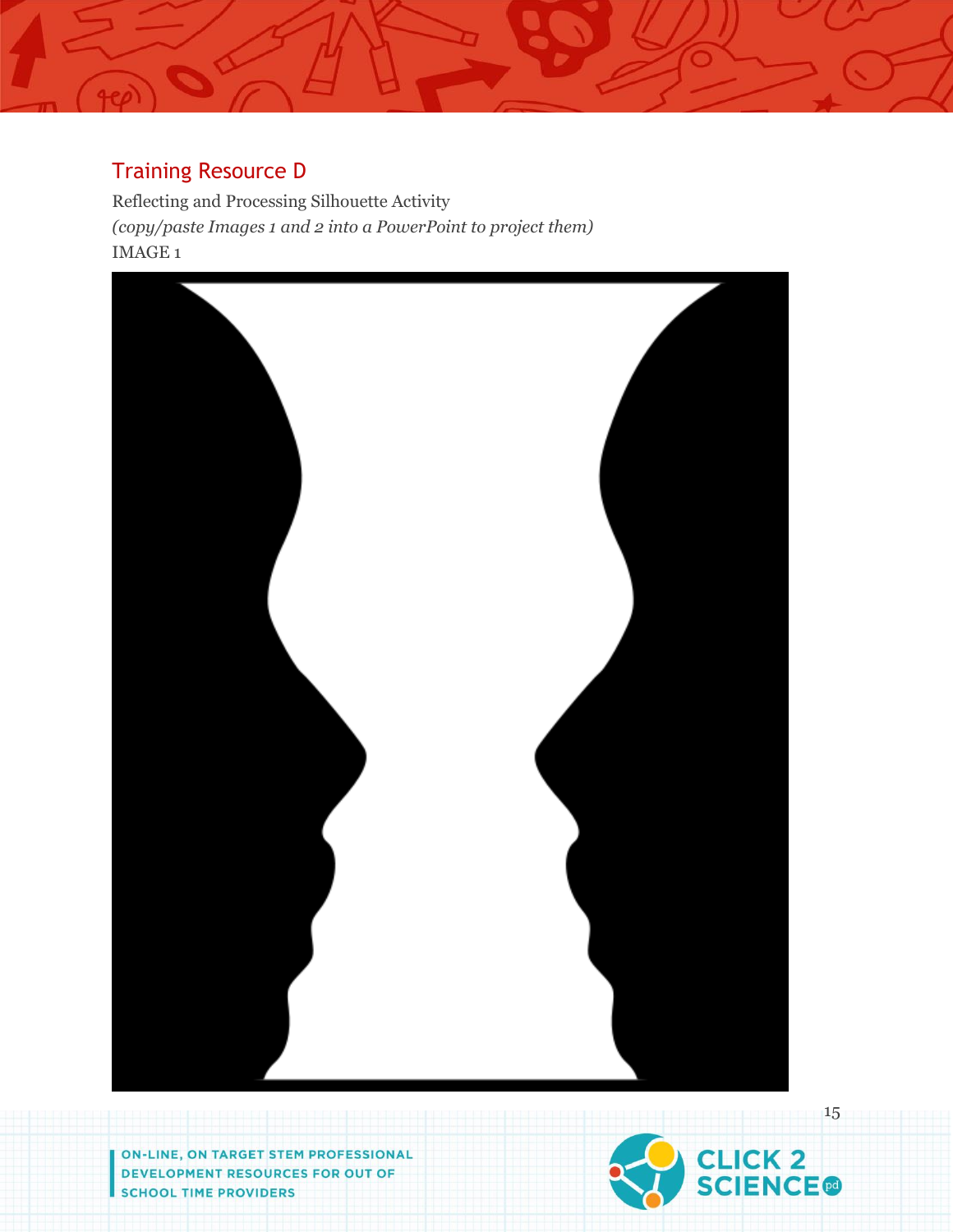IMAGE 2



ON-LINE, ON TARGET STEM PROFESSIONAL DEVELOPMENT RESOURCES FOR OUT OF **SCHOOL TIME PROVIDERS** 

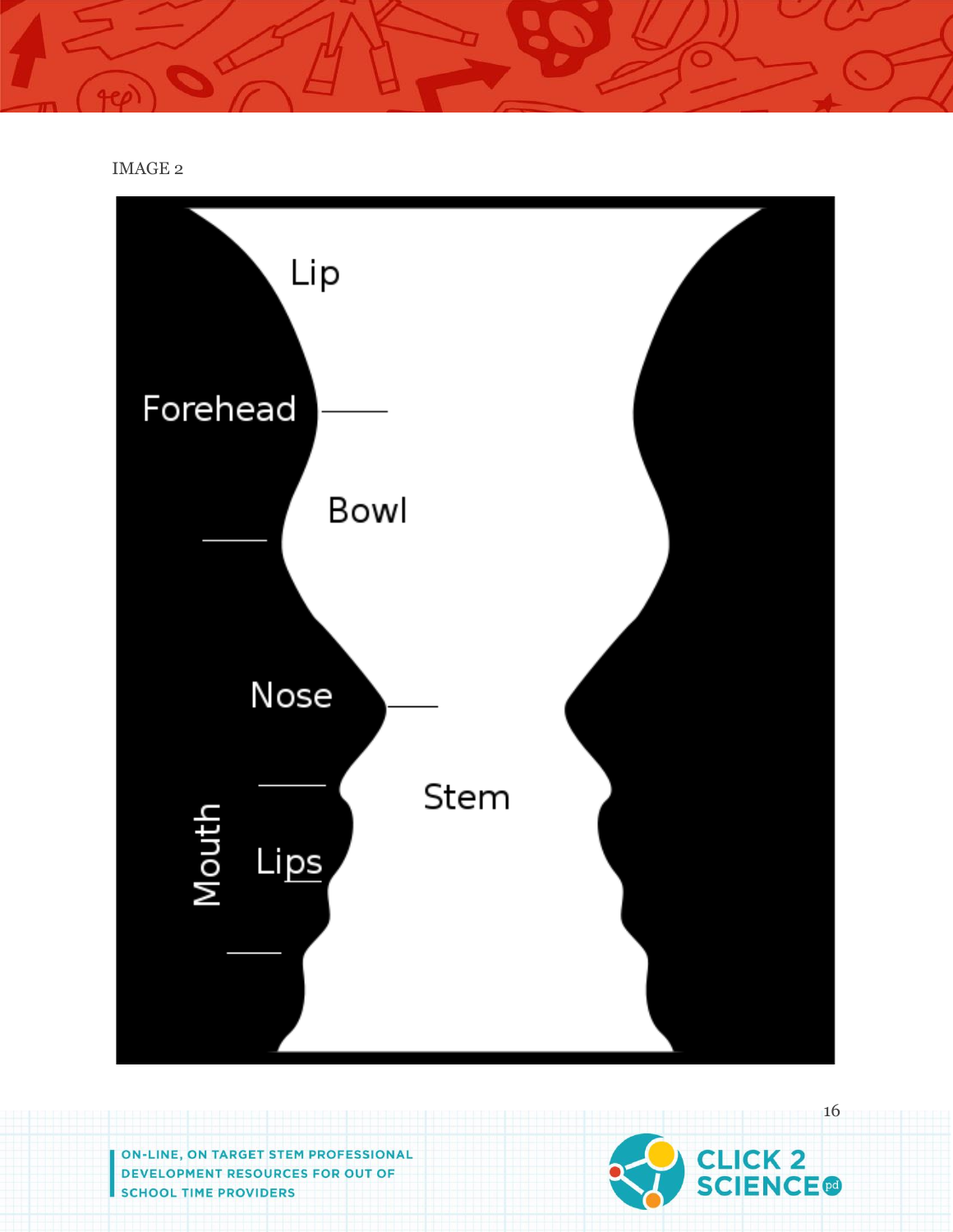

Beginning with Image 1, ask participants to write a description of what they see. Have participants introduce themselves to their partner and share what they saw in the photo.

Ask participants to share with the larger group what they saw. Typically, participants will vary in what they saw in the picture. If they don't, point out variations in the picture (two faces vs. a vase). Ask for a show of hands of how many saw the picture one way and then the other. Reveal the second image, which gives details of both images together. Ask participants if the level of information they wrote down was more, less, or about the same as the level of information given in the second image. Typically, the amount will be less.

Proceed with the following key information about the purpose of the activity and the reflective process, which is the focus of the training.

## Reflecting

An important aspect of reflecting and processing includes listening and understanding other people's viewpoints. Often, we have a better picture of a situation when we hear what other people saw and how they interpreted the information.

This activity is designed to show that each person's perspective can bring something of value to the discussion.

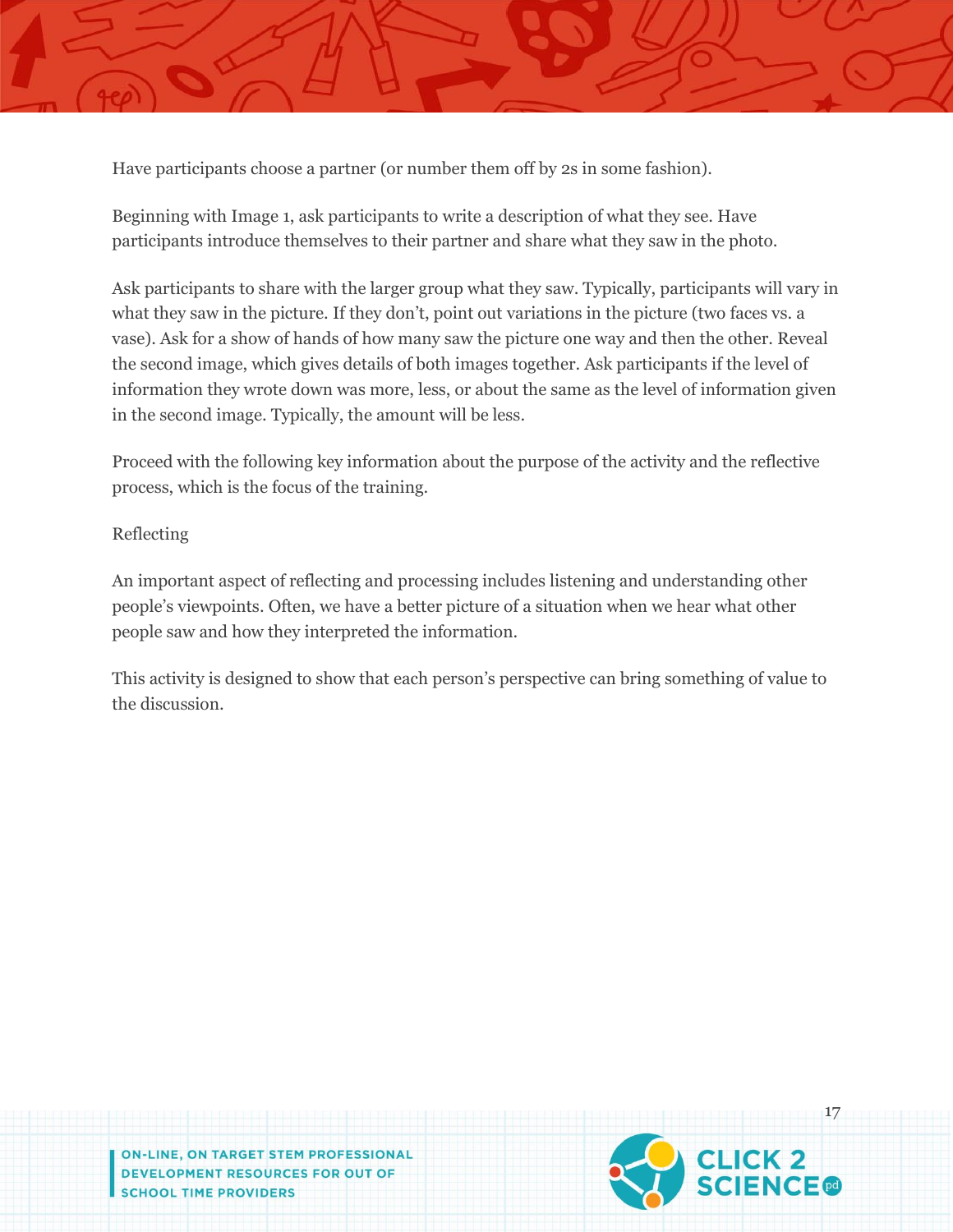## Training Resource E – For the Facilitator to interact with Learner

Reflecting and Processing STEM Optical Illusion Experiment

## *Gather the necessary materials:*

Small tub Two Funnels (1) small (1) large Plastic tubing (at least 12 inches and diameter should fit well with the funnels) Fine Sand



- 1) Discuss questions about the materials. Decide on one question to explore. (*Ex. What do you think will happen when you fill the funnel with sand?*)
- 2) Record predictions using a journal or scratch paper.
- 3) Fill the tub at least half-full of sand.
- 4) Connect the tubing to one of the funnels. Fill the funnel with sand. Allow some of the sand to travel down the tube then put the open end of the tube into the sand (see pic). What happens?
- 5) Experiment and write down different observations and conclusions about the materials and what can be done with them.
	- What happened when the funnel was filled with sand?
	- Was this different than your prediction?
		- o Why or why not?
	- Were these things different or the same as others in your group:
		- o Prediction
		- o Ways you manipulated the materials
		- o Ideas about what happened and why
	- What would your group do next? (materials, research, resources, etc.

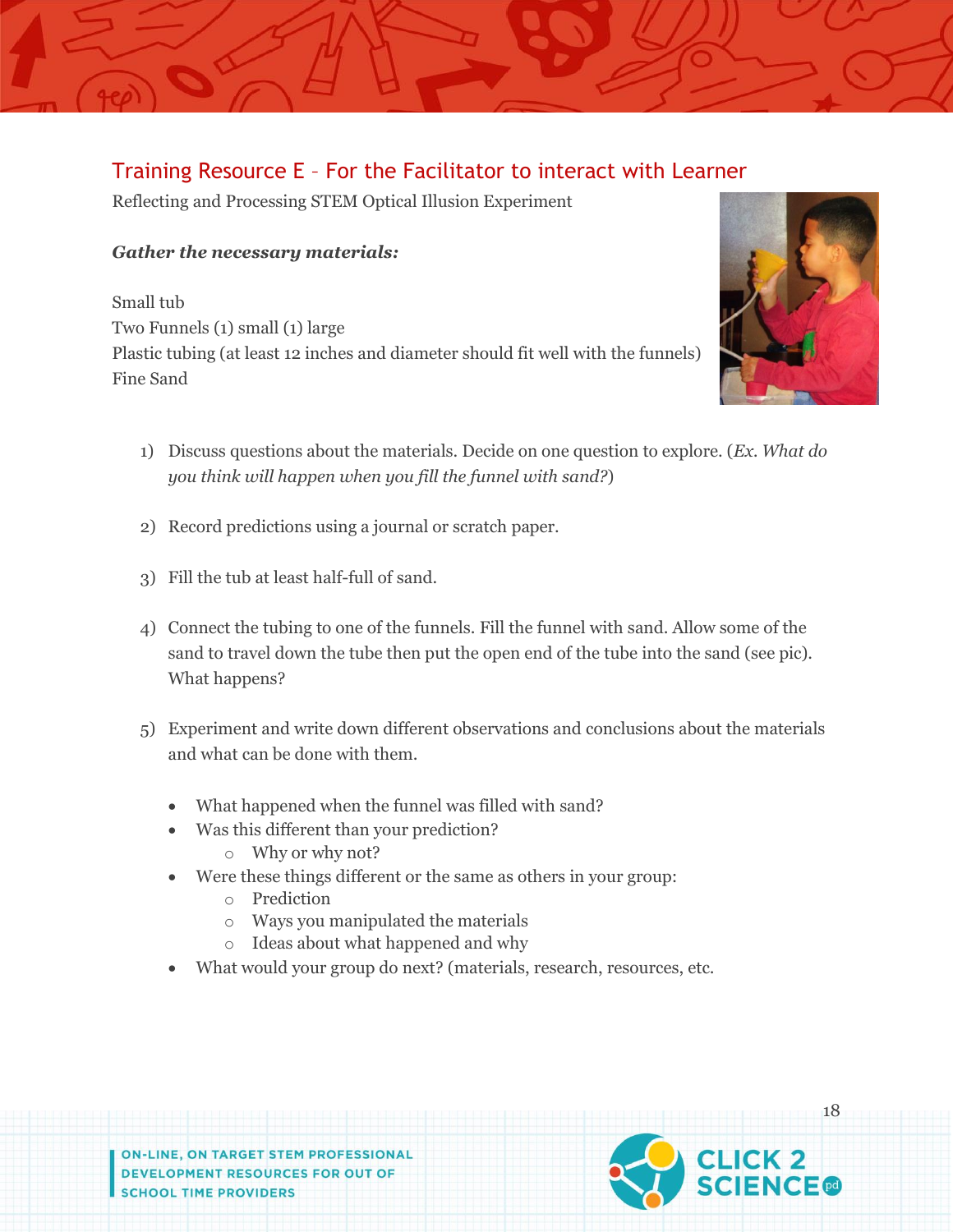## Training Resource F – For the Facilitator to Reflect on the Activity

Reflecting and Processing STEM Observation and Reflection Sheet

| <b>What happened?</b><br>(what, how, when, why) | How does it relate to STEM? | What is something that<br>could be done next?<br>(time, space,<br>materials-include<br>ways to write about the<br>experience) |
|-------------------------------------------------|-----------------------------|-------------------------------------------------------------------------------------------------------------------------------|
|                                                 | Science-                    |                                                                                                                               |
|                                                 | Technology-                 |                                                                                                                               |
|                                                 | Engineering-                | <b>Questions (Facilitator</b><br>or Learner) to explore                                                                       |
|                                                 | Math-                       |                                                                                                                               |
|                                                 |                             |                                                                                                                               |

ON-LINE, ON TARGET STEM PROFESSIONAL **DEVELOPMENT RESOURCES FOR OUT OF SCHOOL TIME PROVIDERS** 

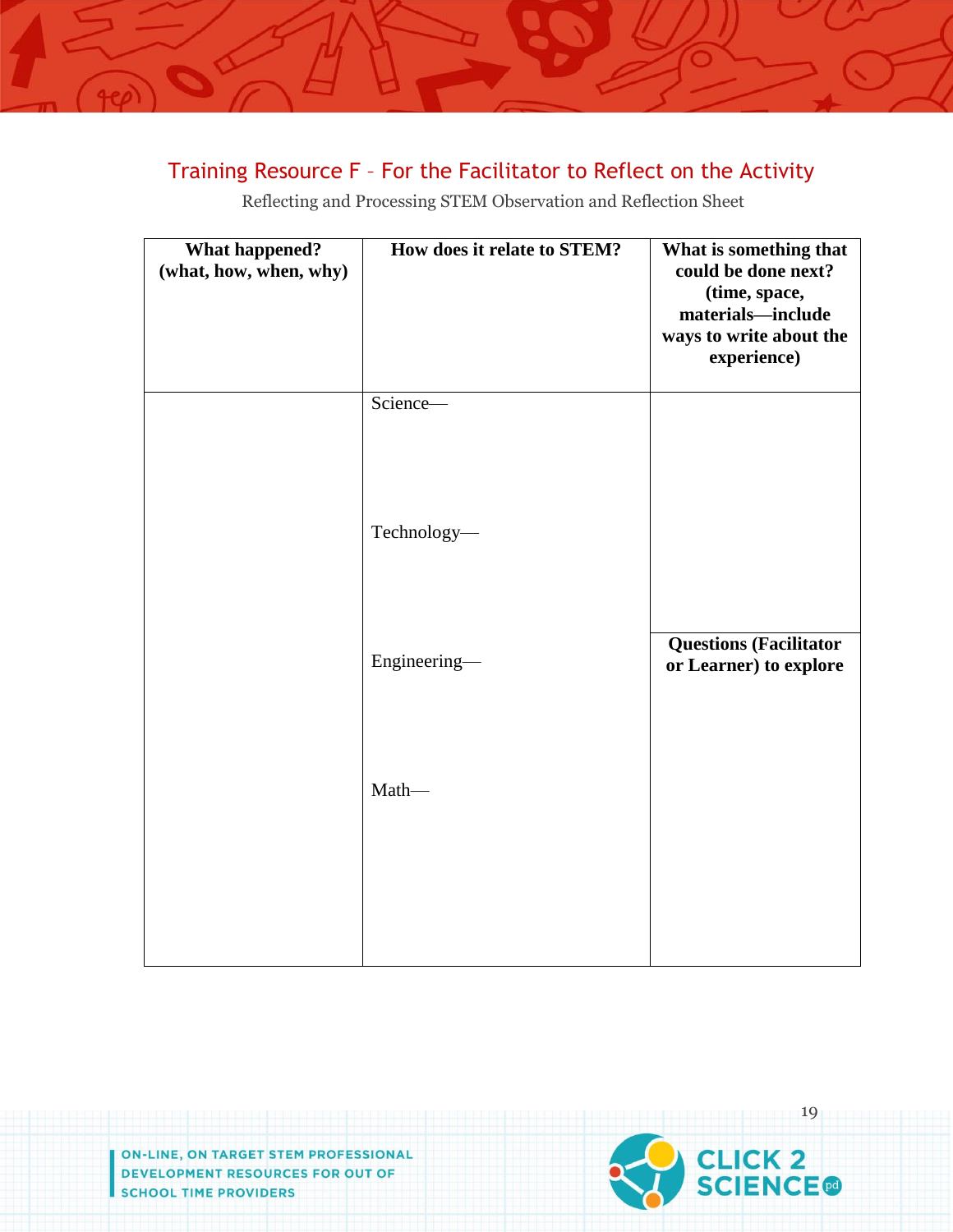

Training Resource G – For the Learner to record observations, notes, etc. Learner Journal

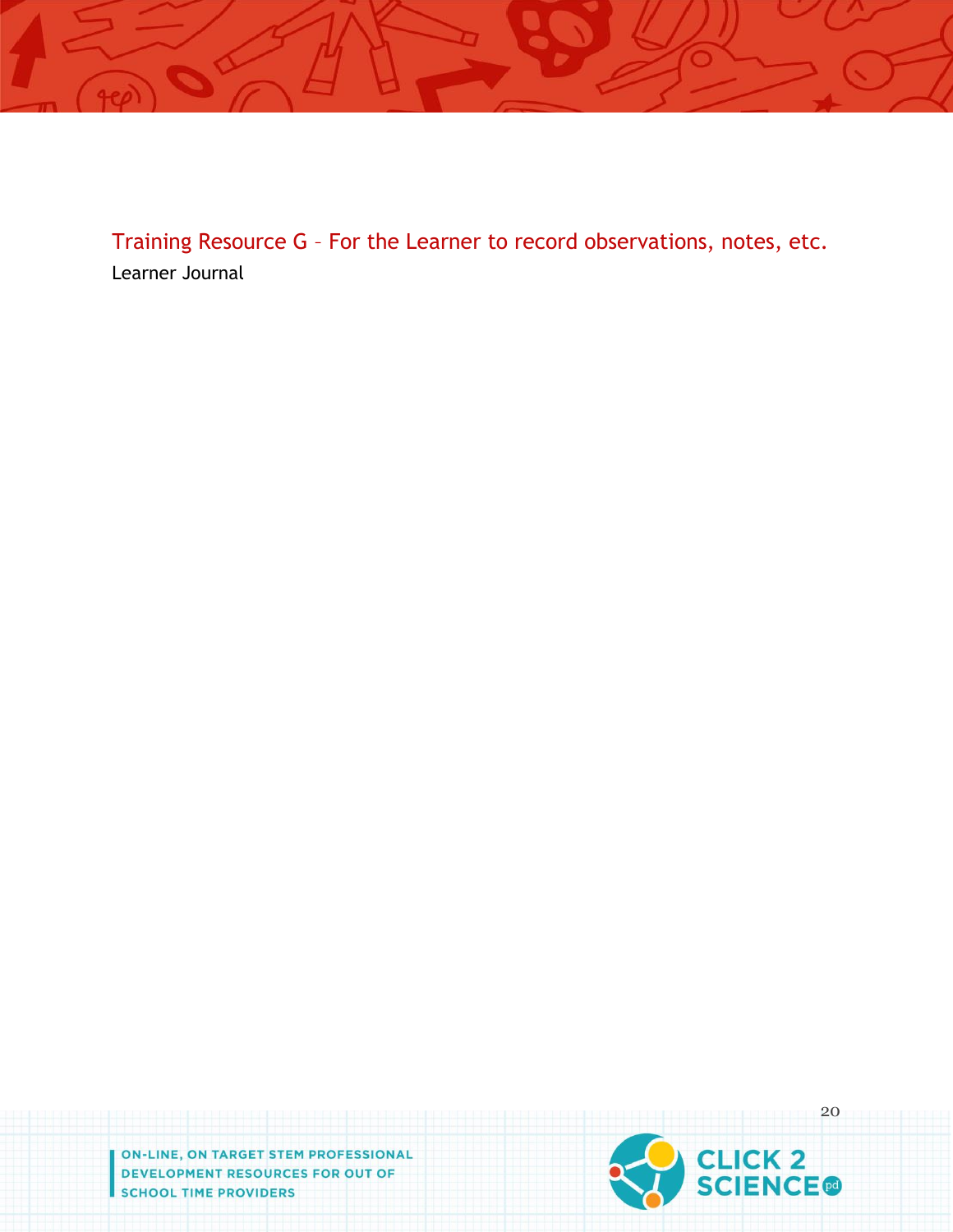## Training Resource H

## **Reflecting and Processing STEM The Reflective Process**

When facilitating the Reflective Process (with learners or facilitators), the following sequence is suggested as a way to create an expectation of participation and sharing among individuals. Each person should be asked to answer each question before the next question is asked of the group. This systematic approach allows the reflection and processing to 'build' on each person's experience and interpretation. As the group becomes more accustomed to sharing ideas, the structure can become more 'loose,' but initially, a similar process shown here should provide structure to the reflective process.

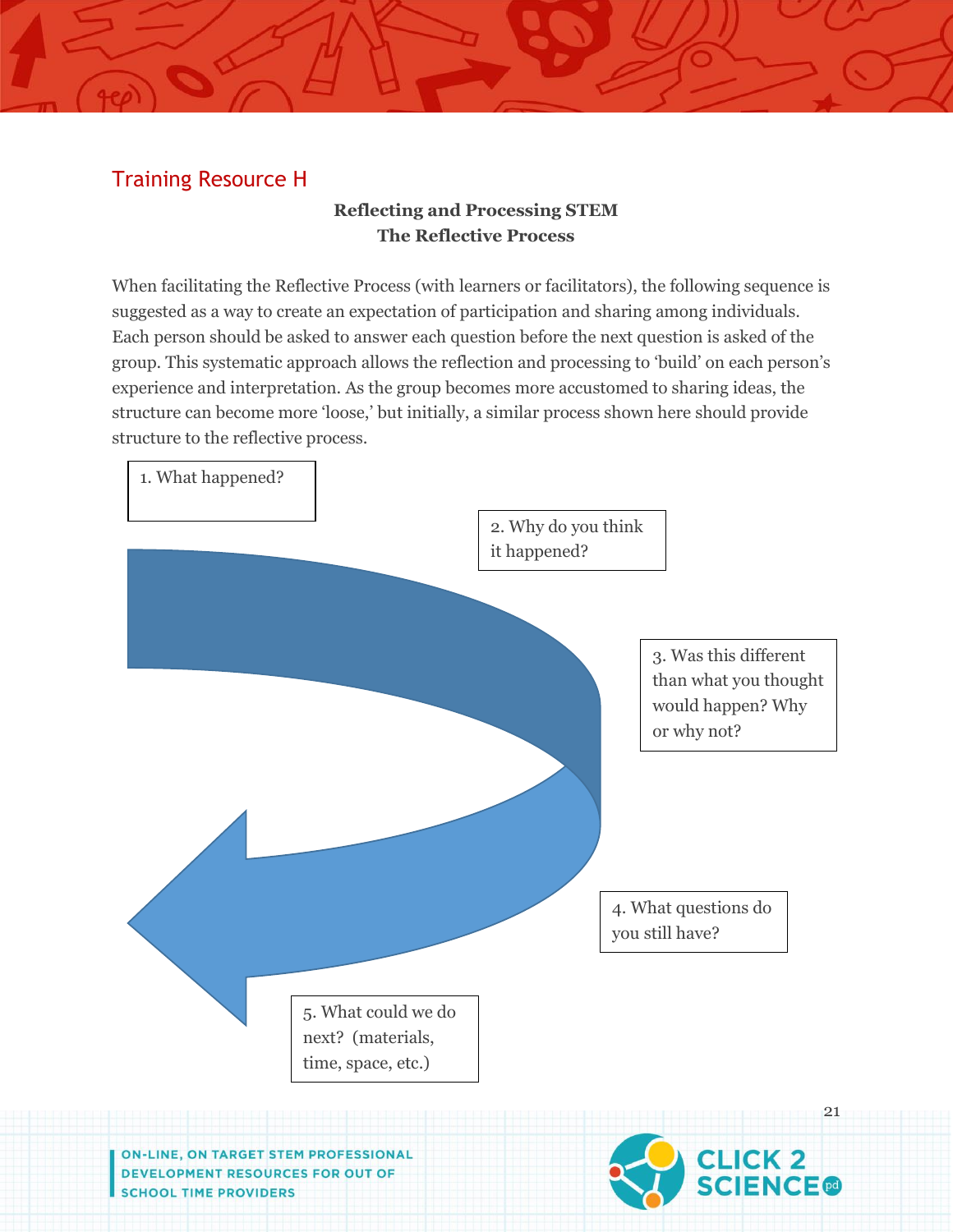## Training Resource I

Reflecting and Processing STEM Background Information for Trainers

For further reading:

## *The importance of Reflection:*

Bell, P. (2010). Scientific arguments as learning artifacts: designing for learning from the web with KIE. *International Journal of Science Education*, *22* (8), pp. 797-817.

Driver, R., Asoko, H., Leach, J., Scott, P., Mortimore, E. (1994). Constructing scientific knowledge in the classroom. *Educational Researcher*, *23* (7), pp. 5-12.

http://journal.naeyc.org/btj/vp/pdf/Voices\_Abramson\_Co-Inquiry.pdf

## *The importance of Questions:*

Church, E. (2001). Building Language Through Asking Questions. *Early Learnerhood Today*, *15*(6), 50.

Danko-McGhee, K. & Slutsky, R. (2007). Floating Experiences: Empowering early learnerhood educators to encourage critical thinking in young learner through the visual arts. *Art Education*, March, pp. 13-16.

Forman, G. (1989). Helping learner ask good questions. *The Wonder of it: Exploring how the World Works*, Redmond, Washington: Exchange Press, pp. 21-24.

Websites:

## *Asking questions:*

[http://teachingmahollitz.wordpress.com/2011/05/16/teaching-kids-how-to-ask-good](http://teachingmahollitz.wordpress.com/2011/05/16/teaching-kids-how-to-ask-good-questions/)[questions/](http://teachingmahollitz.wordpress.com/2011/05/16/teaching-kids-how-to-ask-good-questions/)

[http://bd058.k12.sd.us/pagelinks/reflecting\\_with\\_learner.htm](http://bd058.k12.sd.us/pagelinks/reflecting_with_children.htm)

<http://www.scilearn.com/blog/6-steps-to-help-students-ask-better-questions.php>